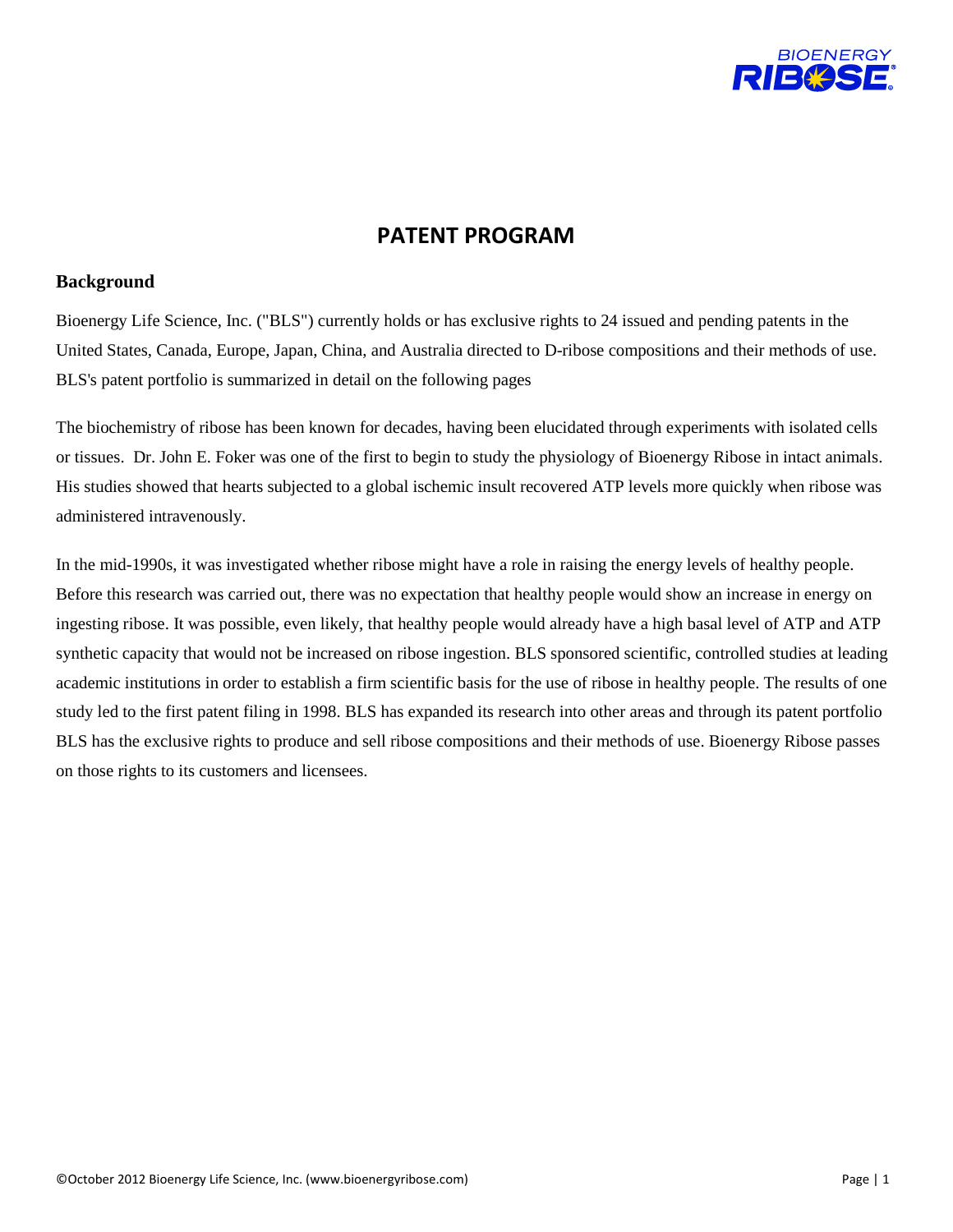

## **BIOENERGY LIFE SCIENCE, INC. PATENTS AND PATENT APPLICATIONS**

BLS's exclusive rights to uses of ribose can be divided into three groups:

- 1. Uses by healthy people, including sport uses
- 2. Uses for healthy people under specific stress conditions

| 1. Uses By Healthy People, Including Sport Uses                                                                |                                                                                                                                                                                                                                                                                                                                                                                                             |                                                                                                                                                                                   |
|----------------------------------------------------------------------------------------------------------------|-------------------------------------------------------------------------------------------------------------------------------------------------------------------------------------------------------------------------------------------------------------------------------------------------------------------------------------------------------------------------------------------------------------|-----------------------------------------------------------------------------------------------------------------------------------------------------------------------------------|
| <b>Patent Description</b>                                                                                      | <b>Representative U.S. Claims</b>                                                                                                                                                                                                                                                                                                                                                                           | <b>Summary / Comments</b>                                                                                                                                                         |
| <b>COMPOSITIONS FOR INCREASING</b><br><b>ENERGY IN VIVO</b><br><b>United States:</b><br>US6159942<br>US6534480 | A method for increasing the energy levels of<br>$\bullet$<br>a healthy human, canine or feline which has<br>not been subjected to ischemic insult, which<br>comprises the oral administration of an<br>effective amount of a pentose to said<br>human, canine or feline.                                                                                                                                    | Oral ribose for healthy people, dogs,<br>$\bullet$<br>cats. Not limited to the delivery<br>vehicle of oral dosage (drinks, bars,<br>etc.).<br>Sports or heavy labor.<br>$\bullet$ |
| <b>Europe:</b><br>EP108779<br>EP1745789<br>China:<br>CN101264093<br>Japan:<br>JP2002518321<br>JP2010168394     | wherein the human, canine or feline has<br>$\bullet$<br>increased energy demand.<br>A composition to be administered to<br>$\bullet$<br>increase energy levels in healthy humans,<br>canines or felines which have not been<br>subjected to ischemic insult, which<br>comprises an effective amount of a pentose<br>in combination with a vehicle.<br>unit dosage form of about 0.1 to 50 gm.<br>$\bullet$  | Ribose alone or in combination with<br>$\bullet$<br>magnesium and creatine.                                                                                                       |
| Canada:<br>CA2334415                                                                                           | plus magnesium and creatine.<br>$\bullet$<br>A method for raising the skeletal muscle<br>$\bullet$<br>ATP levels of a healthy mammal which<br>comprises the oral administration of an<br>effective amount of a pentose to said<br>mammal.<br>A composition to be administered for<br>$\bullet$<br>raising the skeletal muscle ATP levels in<br>mammals which comprises an effective<br>amount of a pentose. |                                                                                                                                                                                   |
|                                                                                                                |                                                                                                                                                                                                                                                                                                                                                                                                             |                                                                                                                                                                                   |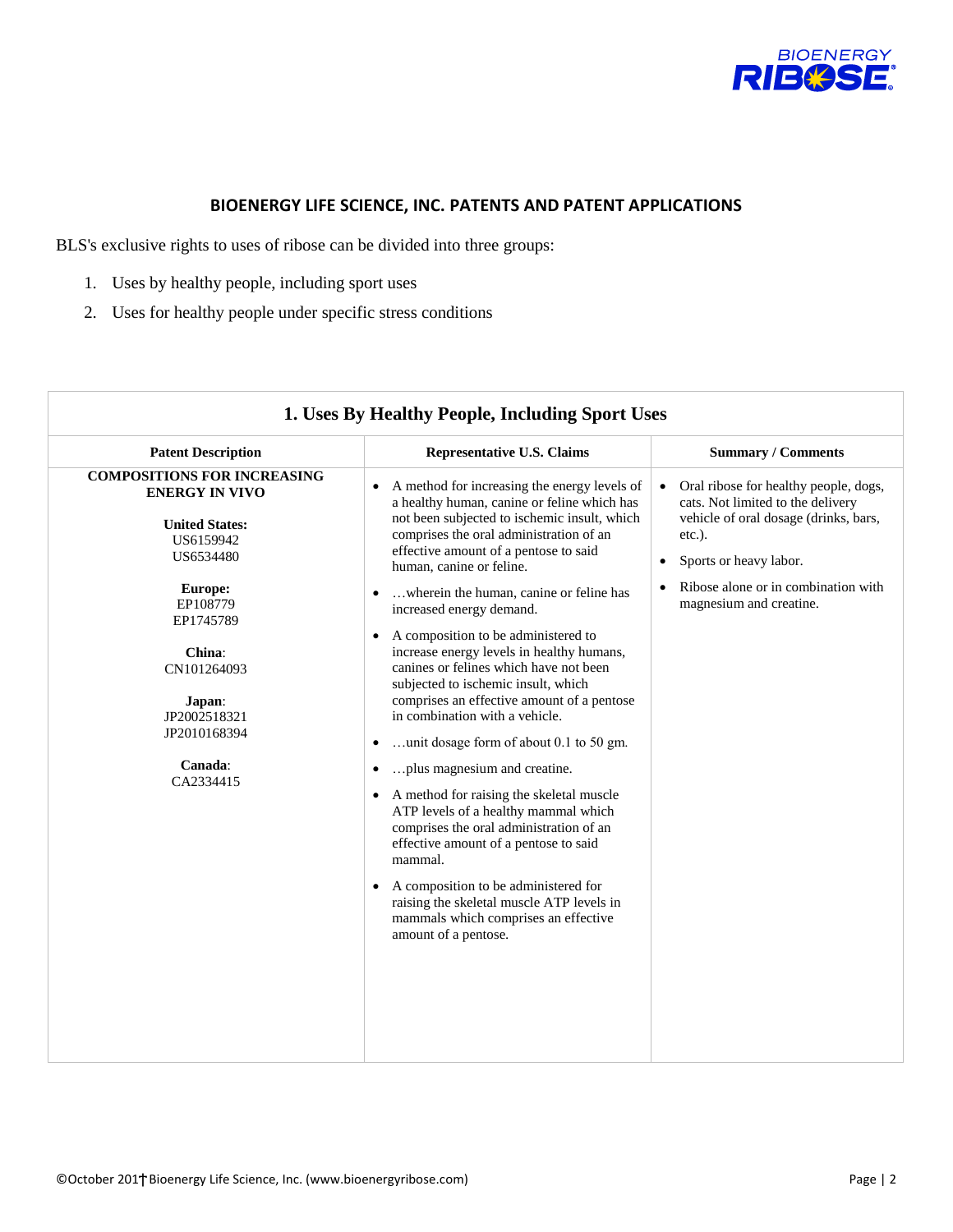

| 1. Uses By Healthy People, Including Sport Uses                                                                                                       |                                                                                                                                                                                                                                                                                                                                                                                                                                   |                                                                                                                                                                                                                                                                              |  |  |
|-------------------------------------------------------------------------------------------------------------------------------------------------------|-----------------------------------------------------------------------------------------------------------------------------------------------------------------------------------------------------------------------------------------------------------------------------------------------------------------------------------------------------------------------------------------------------------------------------------|------------------------------------------------------------------------------------------------------------------------------------------------------------------------------------------------------------------------------------------------------------------------------|--|--|
| <b>Patent Description</b>                                                                                                                             | <b>Representative U.S. Claims</b>                                                                                                                                                                                                                                                                                                                                                                                                 | <b>Summary / Comments</b>                                                                                                                                                                                                                                                    |  |  |
| <b>METHOD FOR REDUCING</b><br><b>CRAMPING AND SORENESS</b><br><b>United States:</b><br>US6159943<br><b>Europe:</b><br>EP11235581                      | A method to prevent exercise-induced<br>muscle cramping and soreness in the<br>skeletal muscles of a mammal comprising<br>administering an effective amount of ribose<br>to the mammal a sufficient time prior to<br>exercise so that ribose is present in the<br>skeletal muscle of the mammal during                                                                                                                            | Sports or heavy labor.<br>$\bullet$<br>Ribose alone or in any composition.<br>$\bullet$<br>This is in addition to the use to<br>increase energy because of the timing<br>of dosage.                                                                                          |  |  |
| <b>Great Britain:</b><br>GB2352175<br>Australia:<br>AU783796<br>China:<br>CN1247201<br>Japan:<br>JP2003516315<br>JP2011093910<br>Canada:<br>CA2383284 | exercise.<br>wherein the amount of ribose is 2 to 10<br>$\bullet$<br>grams.<br>wherein the ribose is administered at least<br>$\bullet$<br>10 minutes but no longer than 4 hours<br>before exercise.<br>A method to prevent exercised induced<br>$\bullet$<br>muscle soreness in a mammal comprising<br>administering an effective amount of ribose<br>to the mammal after exercising                                             |                                                                                                                                                                                                                                                                              |  |  |
| <b>COMPOSITIONS FOR IMPROVING</b><br><b>ATHLETIC PERFORMANCE</b><br><b>United States:</b><br>US6429198                                                | A method for increasing the athletic<br>performance which comprises the oral<br>administration of an amount of a pentose to<br>a mammal, said amount being effective to<br>increase the athletic performance of said<br>mammal.                                                                                                                                                                                                   | Serious, competitive athlete - human,<br>horse, dog. This is differentiated from<br>the '942 patent by the new finding<br>that proper usage of ribose not only<br>increases power, but prevents fatigue<br>to a significant degree.                                          |  |  |
| METHOD FOR INCREASING MUSCLE MASS<br>AND DECREASING BODY FAT IN HUMANS<br><b>United States:</b><br><b>US6525027</b>                                   | A method comprising administering ribose<br>$\bullet$<br>to a human performing weight-training<br>exercise in order to decrease the body fat of<br>said human.<br>A method for increasing the strength,<br>$\bullet$<br>percent fat-free muscle mass and stamina of<br>a human comprising administering ribose<br>and at least one supplement consisting of<br>creatine, carnitine, pyruvate, magnesium or<br>chromium picolinate | Weight training exercise is defined as<br>exercise using all the large muscles of<br>the body.<br>Weight lifters and those wishing to<br>$\bullet$<br>sculpt the body with diet and exercise.<br>[Early results indicate that<br>subcutaneous fat is selectively<br>reduced] |  |  |

*Bioenergy Life Science, Inc. has the exclusive right to advertise and sell ribose for increasing energy levels in healthy humans. The patents already issued and in prosecution cover substantially all the market in sports and nutritional supplements.*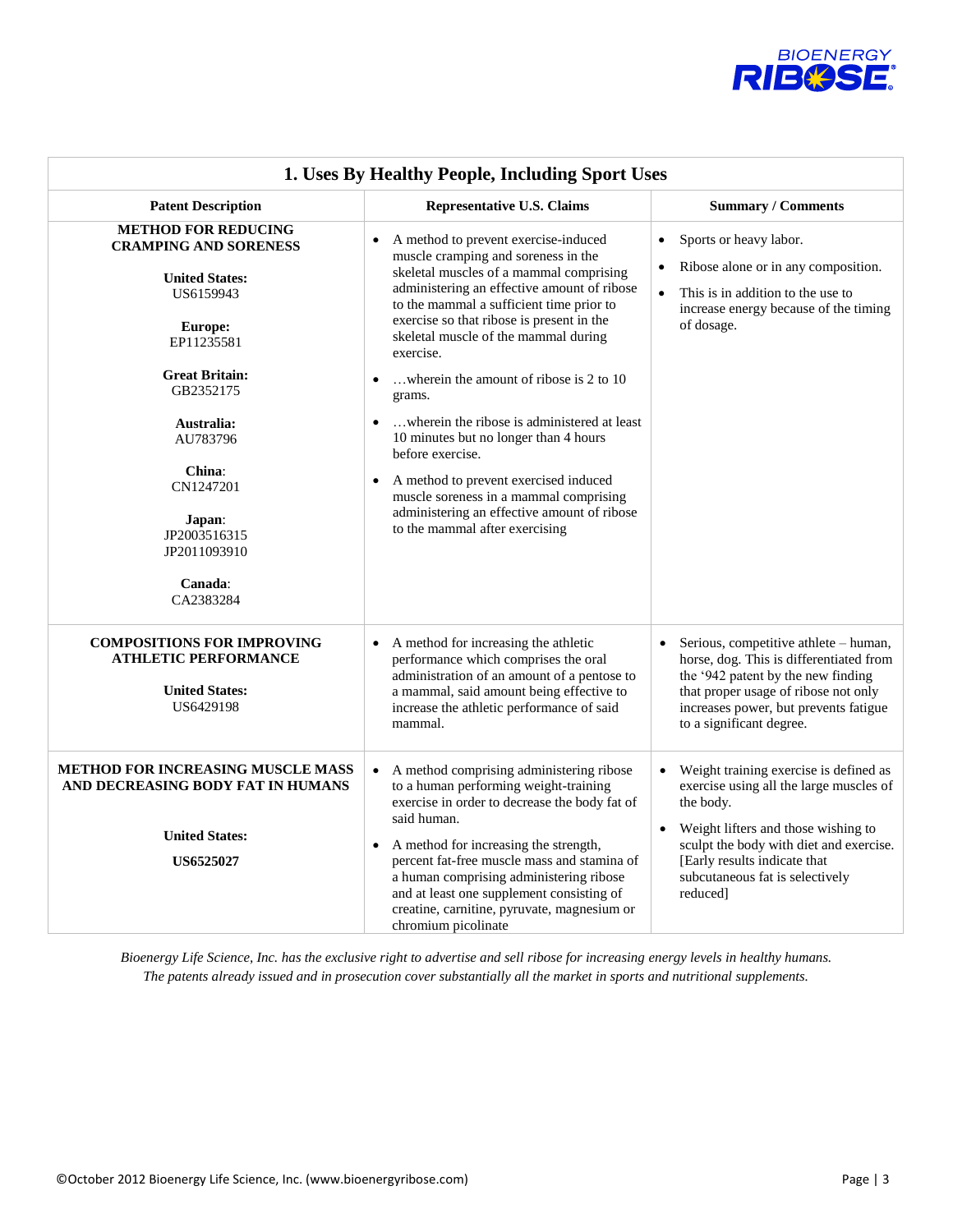

| <b>Patent Description</b>                                                                                                                                                                                                                     | <b>Representative U.S. Claims</b>                                                                                                                                                                                                                                                                                                                                                                                                                                                                                                                                                                                                                                                                                                                                                                                                                                                                                                                                                                                                                                                                                                                                                                                   | <b>Summary / Comments</b>                                                                                                                                                                                                                                          |  |  |
|-----------------------------------------------------------------------------------------------------------------------------------------------------------------------------------------------------------------------------------------------|---------------------------------------------------------------------------------------------------------------------------------------------------------------------------------------------------------------------------------------------------------------------------------------------------------------------------------------------------------------------------------------------------------------------------------------------------------------------------------------------------------------------------------------------------------------------------------------------------------------------------------------------------------------------------------------------------------------------------------------------------------------------------------------------------------------------------------------------------------------------------------------------------------------------------------------------------------------------------------------------------------------------------------------------------------------------------------------------------------------------------------------------------------------------------------------------------------------------|--------------------------------------------------------------------------------------------------------------------------------------------------------------------------------------------------------------------------------------------------------------------|--|--|
| <b>COMPOSITIONS FOR INCREASING</b><br><b>ENERGY IN VIVO</b><br><b>United States:</b><br>US6159942<br>US6534480<br>Europe:<br>EP108779<br>EP1745789<br>China:<br>CN101264093<br>Japan:<br>JP2002518321<br>JP2010168394<br>Canada:<br>CA2334415 | A method for increasing the energy levels<br>$\bullet$<br>of a healthy human, canine or feline which<br>has not been subjected to ischemic insult,<br>which comprises the oral administration of<br>an effective amount of a pentose to said<br>human, canine or feline.<br>wherein the human, canine or feline has<br>increased energy demand.<br>wherein the increased energy demand is<br>caused by recovery of the human,, canine<br>or feline from infection, trauma or burn.<br>A composition to be administered to<br>$\bullet$<br>increase energy levels in healthy humans,<br>canines or felines which have not been<br>subjected to ischemic insult, which<br>comprises an effective amount of a pentose<br>in combination with a vehicle.<br>A method for raising the skeletal muscle<br>ATP levels of a healthy mammal which<br>comprises the oral administration of an<br>effective amount of a pentose to said<br>mammal.<br>wherein the mammal has increased<br>energy demand.<br>wherein the mammal is exercising.<br>strenuously<br>A composition to be administered for<br>$\bullet$<br>raising the skeletal muscle ATP levels in<br>mammals which comprises an effective<br>amount of a pentose. | In addition to the conditions explicitly<br>listed in claim, the patent teaches that<br>increased energy demand exists during<br>heavy labor, advanced age.                                                                                                        |  |  |
| <b>METHOD FOR RAISING</b><br>THE HYPOXIC THRESHOLD<br><b>United States:</b><br>US6218366                                                                                                                                                      | A therapeutic method comprising<br>$\bullet$<br>administering ribose to a mammal in an<br>effective amount to increase the tolerance<br>of the mammal to hypoxia so that ribose is<br>present in the tissue of the mammal during<br>the hypoxic event.<br>wherein ribose is administered orally,<br>٠<br>intravenously or intraperitoneally.<br>wherein the hypoxia is due to<br>٠<br>cardiovascular disease, myocardial<br>stunning anesthesia surgical procedures,<br>peripheral vascular disease, intermittent<br>claudication, pulmonary dysfunction<br>physical exertion, pharmaceutical<br>treatment, tachycardia, or poisoning.                                                                                                                                                                                                                                                                                                                                                                                                                                                                                                                                                                              | Bioenergy's first research centered<br>essentially on muscle - both cardiac and<br>skeletal. This is an extension into the<br>general body effects of hypoxia.<br>Hypoxic events affecting healthy persons<br>are described as including the conditions<br>listed. |  |  |

## **2. Used for Healthy People Under Specific Stress Conditions**